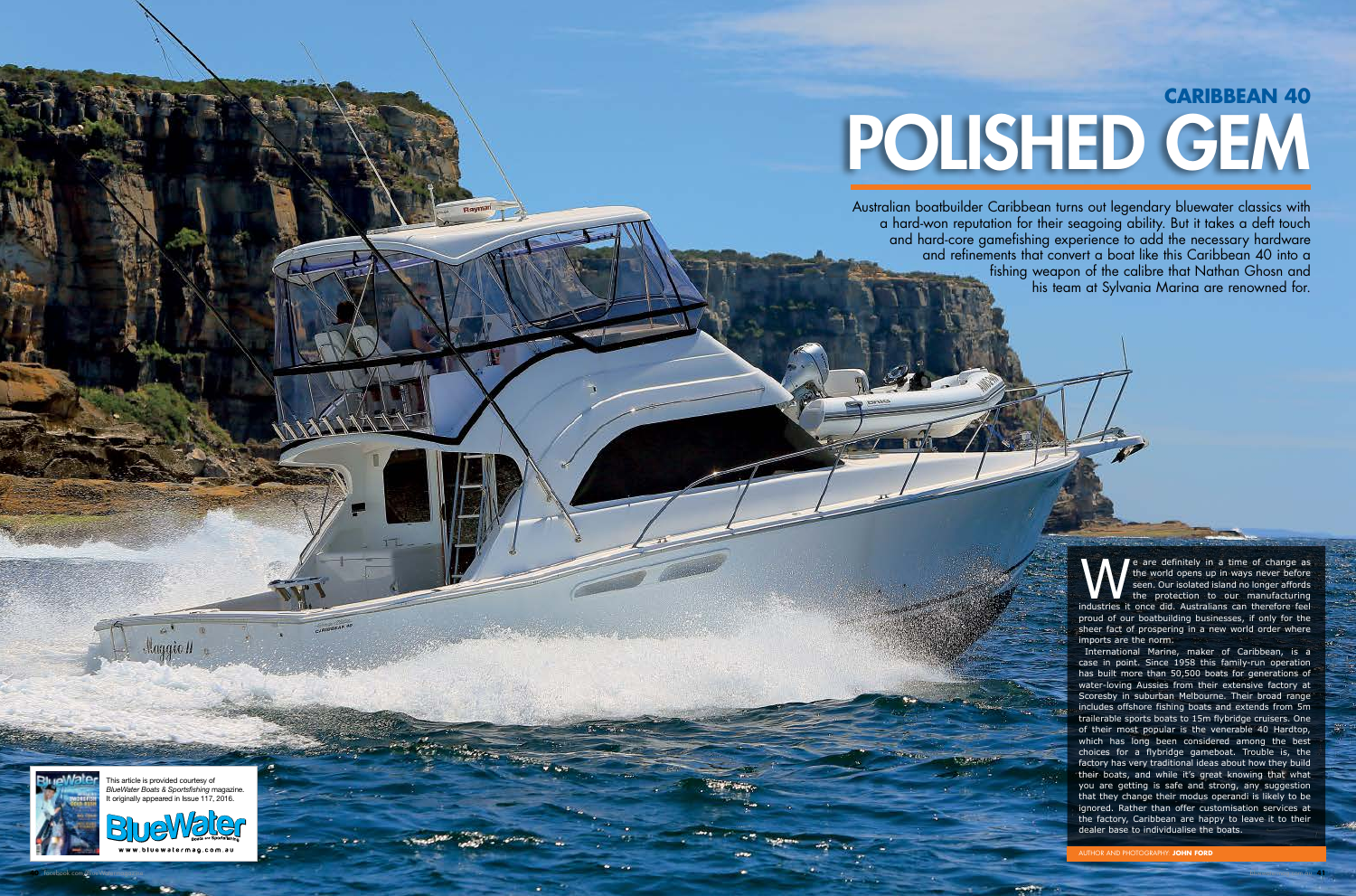# **GAMEBOAT SPECIALIST**

For the past 35 years, Sylvania Marina in Sydney has been the biggest-selling and most innovative of these dealers. This solves the issue facing those wanting a home-brand product with the proven back-up that such a choice brings, but with creature comforts and specialty fishing features often included on many imports.

The Caribbean 40 hardtop is an enduring flybridge cruiser and in standard trim it will suit many buyers looking for a weekend getaway and coastal voyager. It is also something of a blank canvas on which you can create your own bespoke fishing masterpiece, which is just what the owner of our test boat, Rod May, has done. Let's not be too hard on the Caribbean team for sticking with a conservative model that works for them. The standard fit-out is very well executed, with fine attention to detail from the timberwork to the upholstery. Boasting a design with classic lines and proportions, the 40 is certainly big enough to command attention. The swept-back windscreen and minimalist hardtop also gives a contemporary impression aided by subtle sculptured lines along saloon the sides.

Plumbing has been improved, as has the livebait tank at the transom with the addition of a window and light. Other notable additions include LED strip lighting fitted around the cockpit, underwater lights, six Reelax 60kg rodholders and a rocket launcher rod rack, as well as Reelax Mini outrigger bases with 6.5m fibreglass poles. storage and, like the rest of the boat, ducted air keeps things nice and airy. The second cabin has twin bunks, with the lower berth large enough for a couple. It's neatly finished with a soft hull lining and there's useful storage in a cupboard, as well as drawers and an overhead hatch with screen for ventilation.

Standard layout is a twin cabin and single head that includes a private entrance from the master, which is generally acknowledged as the biggest in class.

Stand-up gamefishing is the main focus for Rod and so the boat is set up to reflect that passion, while leaving enough space to enjoy leisure time on board with his family during the off season.

# **COCKPIT FOR FISHING**

The 40 has a 10.3-metre-square cockpit, providing plenty of room for a full crew in heavy-tackle mode, while the slimmed-down Reelax pedestal rodstation takes up less room than a chair. Standard features include lockers along the side decks and a moulded cabinet/baitstation to port at the cabin bulkhead that has a deep fridge/freezer and sink. The steps to the flybridge on the starboard side have also been

Moulded steps lead to the sidedeck where rails and heading ashore for lunch. Further forward, a Muir windlass deploys an 18kg Manson anchor.

#### **SALOON LIFE**

handholds give a safe passageway to the bow. At the cork flooring, a granite benchtop, polished timber and bow there's a 350kg ADC davit that easily launches a mirrored door. Hot water flows from a 30L tank with a 3.6m Brig inflatable with a 40hp Honda outboard 240v or engine exchange heating. The large moulded – a handy addition for fishing shallow waterways or shower should find approval from the heftiest of crew Both cabins share the bathroom with additions of and there's a Vacuflush toilet connected to a holding tank. While I didn't find an extractor fan, there is a large roof hatch.

The L-shaped dining setting has room for six around a polished teak table. Sylvania Marina have also modified the window to the cockpit here so it now swings out wide to the cockpit, opening it to the breeze and allowing better interaction with the team outside. The long lounge opposite converts to a Pullman berth

with a single over a double, which lifts and can be used for rod storage of up to 12 outfits.

Combined with a starboard side cabinet, the galley offers loads of storage and refrigeration, as well as usable preparation space. It also gives the cook a dedicated place to work without impeding the walkway. Extra bling has been added with LED ribbon lighting, stainless-steel splashbacks and gloss timber facia. However, a convection microwave, four burner induction cooktop, 160L Eutectic fridge, 70L chest freezer and an Engle bar fridge are all standard features.

# **SLEEPING QUARTERS**

Tucked into the bow is the master cabin where an opulent innerspring queen bed is custom fitted with Sheets Ahoy bedding. The island bed takes up most of the space and has steps for easier access. It's really about maximising bed size in a design that sensibly doesn't compromise on hull shape to allow more room inside. It still leaves wardrobe space and under bed

improved to now include wider moulded treads with cork inserts, making the climb easier and safer with wet shoes.

> A sturdy stainless and glass sliding door opens into the saloon, boasting a well-appointed light timber and cream leather finish. Layout retains the living space aft and a traditional lower-level galley front portside. While modern trends may dictate a rear galley, the 40's arrangement probably makes more sense in a gameboat as it allows more immediate and less restricted access to the cockpit during the action. It's amazing how quickly crew asleep on the lounges and floor can be on deck at the sound of a screaming reel! **FLYBRIDGE HELM** Seaflex custom clears around the flybridge are a step up from the standard material, giving crystal-clear vision from the twin-helm seats. With an additional L-shaped lounge and a table at the front, it makes the area quite a social scene, especially as there's an Engle fridge on hand as well. The wide dash has acres of room for specialised

Modifications have enhanced fishability and added aesthetic appeal. Marine Deck 2000 synthetic flooring looks like teak, but is 200kg lighter in the cockpit and flybridge fit-out. Advantages over the natural material include better resistance to staining and being easily repairable. Rod says that a quick hose down from the deck wash is all that is needed at the end of the day to keep it looking new.

A hatch near the transom opens for inspection of the steering gear, also serving as a storage space for seldom used items. Further forward, a giant lazarette will handle anything from water toys to a barbecue, although it could be customised for rod racks or dive gear.



Access to the engines and separate utility room are inside the saloon and provision has been made to extract the engines if necessary. Bright LED lighting, coupled with gleaming white walls and the off-white Cummins engines, give the workspace a surgicallyclean impression.





"The venerable 40 Hardtop has long been considered among the best choices for a flybridge gameboat."

equipment and the pair of 40cm Raymarine screens look right at home. Connected to a Raymarine 470 1kw dual range CHIRP sounder module, a Navionics Platinum map card and a 48NM radar, you shouldn't have any trouble finding fish or the way home.

High-water bilge alarms, engine and cockpit cameras are optional features that add to the safe operation of the boat, and the alarms are a feature that Sylvania Marina strongly encourages. Nathan confessed he learnt first-hand from an incident at sea that nearly ended with the sinking of a boat he was skippering. He now recommends the fitting of high-water alarms



**Above:** The wide dash features a pair of 40cm Raymarine screens connected to a Raymarine 470 1kw dual range CHIRP sounder module, a Navionics Platinum map card and a 48NM radar.

**Above right:** The Caribbean 40's large cockpit provides plenty of space for heavy-tackle fishing, or even more if a chair is switched to a Reelax pedestal rodstation for standup fishing.

**Below right:**  At the bow there's a 350kg ADC davit that easily launches a 3.6m Brig inflatable with a 40hp Honda outboard.

**Bottom right:**  A moulded cabinet/ baitstation to port at the cabin bulkhead provides a deep fridge/freezer and sink.

"The standard fit-out is very well executed, with fine attention to detail."



plus wardrobe space and under bed storage – all in a design that doesn't compromise the sea-taming hull shape. **Above centre:** The large moulded shower should comfortably fit the heftiest of crew. **Above right:** Combined with a starboard side cabinet, the galley offers loads of preparation space,

> **Above:** The L-shaped dining setting has room for six around a polished teak table. The long lounge opposite converts to a Pullman berth with a single over a double.

Boat Test: Caribbean 40 Boat Test: Caribbean 40